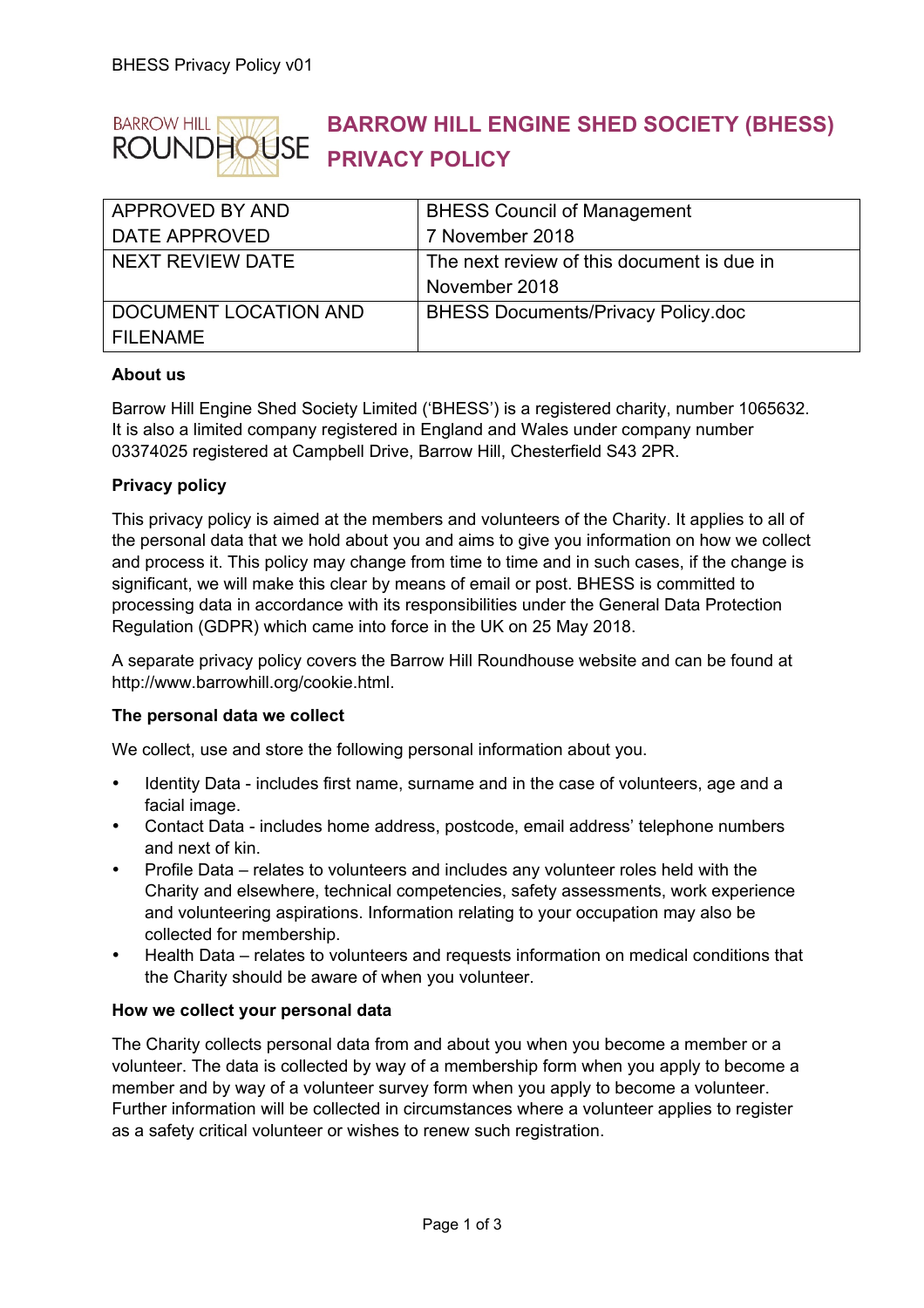## **How we use your personal data**

We will only use your data in a manner that is appropriate considering the basis on which that data was collected and when the law allows us to. Most commonly, we will use your personal data in the following circumstances.

- To provide membership services and their benefits, including the processing of subscriptions and donations, and distribution of the Charity's Newsletter. This requires your identity data and contact data.
- To respond to your enquiries or to process your requests in relation to your information. This requires your identity data and contact data.
- To maintain information relating to your preference for receiving communications. This requires your identity and contact data.
- To register successful applicants for volunteering duties. This requires your identity data, contact data, profile data and health data.
- To provide registered volunteers with identification cards. This requires your identity data.
- To provide registered volunteers with training opportunities. This requires your identity data, contact data, profile data and health data.
- To provide registered volunteers with Charity event information. This requires your identity data and contact data.
- To conduct volunteer health and safety assessments and maintain related records. This requires your identity data, contact data, profile data and health data.

No automated decision-making or profiling will take place using your personal data.

#### **Who will have access to your personal data**

Your personal data will only be seen or used by those authorised members or employees of the Charity who have a legitimate need to access it for the purposes set out in this privacy policy. In normal circumstances, this access will be restricted to the Charity's Secretary, Membership Secretary, Volunteer Co-Ordinator and Assistant Volunteer Co-Ordinator.

#### **How we share your personal data**

We may share your personal data with you, and where appropriate, your family, your associates and your representatives.

We will not disclose your data with any external third parties unless you have given us permission to do so in advance. However, we may disclose your personal data to the British Transport Police or any other law enforcement agency or court to the extent necessary for purposes including preventing, investigating, detecting, and prosecuting criminal offences; preventing threats to public security in accordance with applicable law; or validating a claim.

Your data may be shared within the Charity between authorised members of the membership, volunteer and compliance management sections for the purposes referred to above.

### **How we store and protect your personal data**

We take your privacy seriously and are committed to maintaining the privacy and security of the personal data you provide to us. Once we have received your personal data, it is stored on a Charity-owned server or personal computer/laptop. It may also be stored on a personal